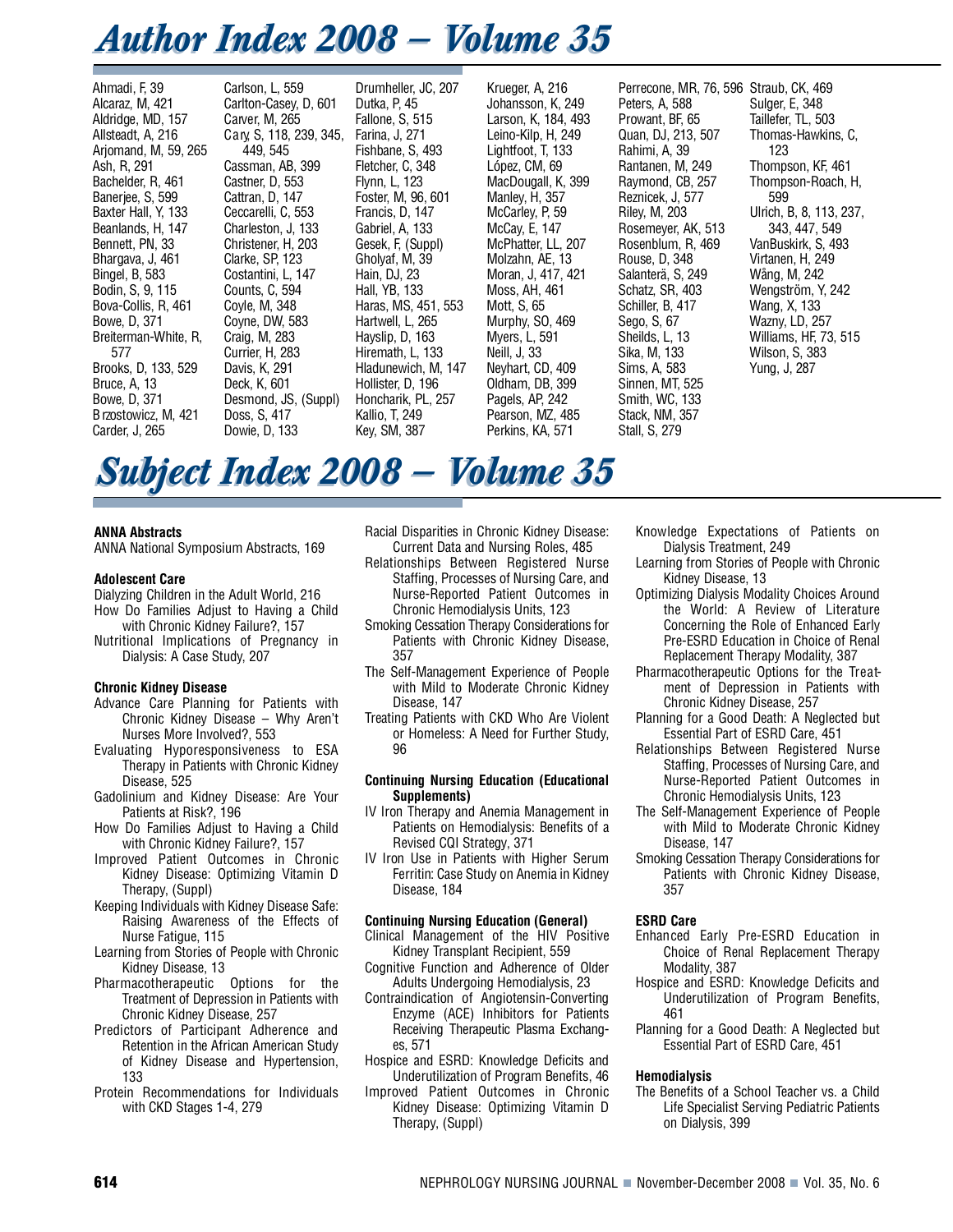- Challenges in Managing Anemia in Patients Returning to Dialysis After Transplant Failure, 383
- Cognitive Function and Adherence of Older Adults Undergoing Hemodialysis, 23
- Diabetes, Dialysis, and Nutrition Care Interaction, 403
- Dialyzing Children in the Adult World, 216
- The Effects of Continuous Care Model on Depression, Anxiety and Stress in Patients on Hemodialysis, 39
- Exercise in the Management of Fatigue in Patients on Peritoneal Dialysis, 469
- Guarding Against Hidden Hemolysis During Dialysis: An Overview, 45
- Hemodialysis Special Interest Group Clinical Networking Sessions, 661
- Home Hemodialysis vs Peritoneal Dialysis, 291
- The Impact of a Nurse-Led Clinic on Self-Care Ability, Disease-Specific Knowledge, and Home Dialysis Modality, 242
- Interventional Nephrology: A Growing Strategy for Optimal Patient Care, 599
- IV Iron Therapy and Anemia Management in Patients on Hemodialysis: Benefits of a Revised CQI Strategy, 371
- Knowledge Expectations of Patients on Dialysis Treatment, 249
- Management of Mineral and Bone Disorders in Patients on Dialysis: A Team Approach to Improving Outcomes, 265
- Mineral and Bone Disorders in Patients on Dialysis: Physiology and Clinical Consequences, 59
- The Nurse's Role in End-of-Life Decision Making for People on Hemodialysis, 513
- Nurses and Dietitians Collaborating to Impact Nutrition and Diabetes Mellitus Management Issues for Patients with Type 2 Diabetes Mellitus on Hemodialysis, 503
- Nutritional Implications of Pregnancy in Dialysis: A Case Study, 207
- Optimal Ultrafiltration Profiling in Hemodialysis, 287
- Optimizing Dialysis Modality Choices Around the World: A Review of Literature Concerning the Role of Enhanced Early Pre-ESRD Education in Choice of Renal Replacement Therapy Modality, 387

Peritoneal Dialysis in Microencephaly, 588

- Peritoneal Dialysis: Strategies to Maintain Competency for Acute and Extended Care Nurses, 271
- Quality Nephrology Nursing Care: Beyond Kt $N<sub>1</sub>$  33
- Relationships Between Registered Nurse Staffing, Processes of Nursing Care, and Nurse-Reported Patient Outcomes in Chronic Hemodialysis Units, 123
- Revisions in the Prescribing Information for Epoetin alfa: Implications for Nephrology Nurses and Patients on Dialysis, 163
- Should Patients Eat During Hemodialysis Treatments?, 203
- A Successful 39-Week Pregnancy on Hemodialysis: A Case Report, 348
- The "Touch Cannulation" Technique for Hemodialysis, 65

# **Geriatric Care**

Cognitive Function and Adherence of Older Adults Undergoing Hemodialysis, 23

#### **Mental Health**

- The Effects of Continuous Care Model on Depression, Anxiety and Stress in Patients on Hemodialysis, 39
- How Do Families Adjust to Having a Child with Chronic Kidney Failure?, 157
- Keeping Individuals with Kidney Disease Safe: Raising Awareness of the Effects of Nurse Fatigue, 115
- Pharmacotherapeutic Options for the Treatment of Depression in Patients with Chronic Kidney Disease, 257
- Treating Patients with CKD Who Are Violent or Homeless: A Need for Further Study, 96

# **Departments**

#### **Book and Media Reviews**

- 'Career Fulfillment in Nepheology Nursing: Your Guide to Professional Development', 529
- 'The Carrot Principle: How the Best Managers Use Recognition to Engage Their People, Retain Talent, and Accelerate Performance,' 596
- 'The Five Dysfunctions of a Team: A Leadership Fable', 76
- 'Hardwiring Excellence: Purpose, Worthwhile Work, Making a Difference', 596
- 'The Will to Govern Well: Knowledge, Trust, and Nimbleness', 76

#### **Case Study**

- Nephrogenic Fibrosing Dermopathy: A Case Study, 67
- Peritoneal Dialysis in Microencephaly, 588

#### **Clinical Consult**

- Evaluating Hyporesponsiveness to ESA Therapy in Patients with Chronic Kidney Disease, 525
- Decreasing Peritonitis Infection Rates, 421
- Gadolinium and Kidney Disease: Are Your Patients at Risk?, 196
- Novel Therapies to Reduce Rejection in Kidney Transplant Recipients, 591
- Optimal Ultrafiltration Profiling in Hemodialysis, 287
- The "Touch Cannulation" Technique for Hemodialysis, 65

# **Certification: Your Commitment to Excellence**

- Certifications Offered by the NNCC, 73
- Focus on Issues Related to Nephrology Nursing Certification: How Certification Examinations Are Developed, 594
- How to Choose Which Examination to Take and How to Acknowledge Certified Nurses, 283

#### **Controversies in Nephrology Nursing**

- The Benefits of a School Teacher vs. a Child Life Specialist Serving Pediatric Patients on Dialysis, 399
- Home Hemodialysis vs Peritoneal Dialysis, 291
- Should Patients Eat During Hemodialysis Treatments?, 203

#### **From the Editor**

Around the World of Nephrology Nursing, 8

- Nephrology RNs Make a Difference, 113
- Errors, Preventable Negative Outcomes, and the Role of the Nurse, 237
- Florence Nightingale: A Proud Heritage of Carrying the Torch for Nursing and Patient Care, 343
- One Vote Can Make a Difference!, 447
- Traditions, 549

#### **Issues in Rental Nutrition**

- Cultural Diversity and the Renal Diet: The Hispanic Population, 69
- Diabetes, Dialysis, and Nutrition Care Interaction, 403
- Nephrology RNs Make a Difference, 113
- Nurses and Dietitians Collaborating to Impact Nutrition and Diabetes Mellitus Management Issues for Patients with Type 2 Diabetes Mellitus on Hemodialysis, 503
- Nutritional Implications of Pregnancy in Dialysis: A Case Study, 207
- Protein Recommendations for Individuals with CKD Stages 1-4, 279

#### **Journal Club Discussion**

Guarding During Hidden Hemolysis During Dialysis: An Overview, 45

#### **Pharmacology Review**

A Primer on Pharmacokinetics, 213

Pharmacotherapy of Hepatitis B Infection: A Brief Review, 507

#### **Practice Issues**

- CQI in the Acute Care Setting: An Opportunity to Influence Acute Care Practice, 515
- Dialyzing Children in the Adult World, 216
- Education of Patients Pre and Post-Transplant: Improving Outcomes by Overcoming the Barriers, 409
- Peritoneal Dialysis: Strategies to Maintain Competency for Acute and Extended Care Nurses, 271
- Treating Patients with CKD Who Are Violent or Homeless: A Need for Further Study, 96
- Hemodialysis Special Interest Group Clinical Networking Sessions, 601